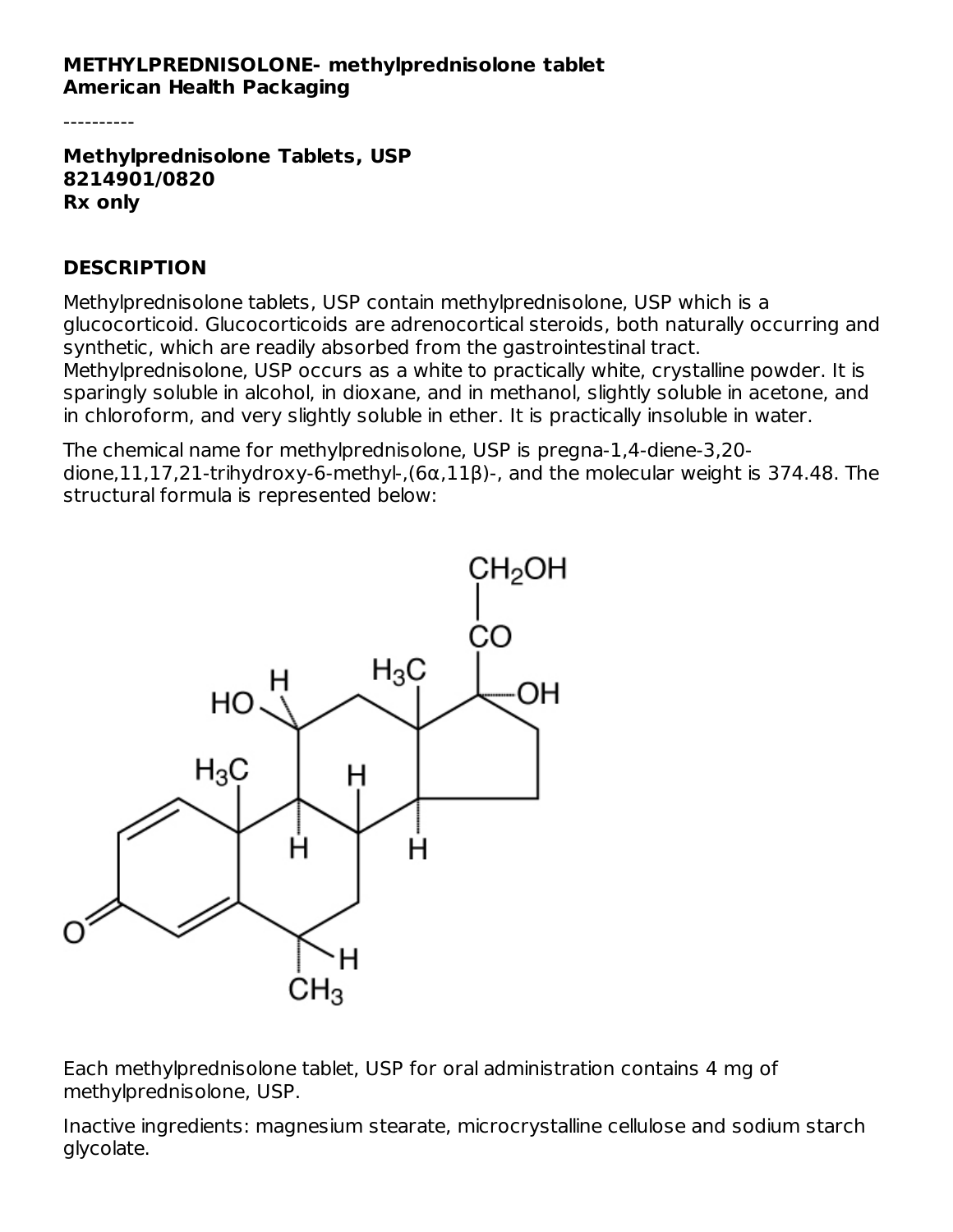# **ACTIONS**

Naturally occurring glucocorticoids (hydrocortisone and cortisone), which also have saltretaining properties, are used as replacement therapy in adrenocortical deficiency states. Their synthetic analogs are primarily used for their potent anti-inflammatory effects in disorders of many organ systems.

Glucocorticoids cause profound and varied metabolic effects. In addition, they modify the body's immune responses to diverse stimuli.

# **INDICATIONS AND USAGE**

Methylprednisolone tablets are indicated in the following conditions:

#### 1. **Endocrine Disorders**

Primary or secondary adrenocortical insufficiency (hydrocortisone or cortisone is the first choice; synthetic analogs may be used in conjunction with mineralocorticoids where applicable; in infancy mineralocorticoid supplementation is of particular importance).

Congenital adrenal hyperplasia Nonsuppurative thyroiditis Hypercalcemia associated with cancer

#### 2. **Rheumatic Disorders**

As adjunctive therapy for short-term administration (to tide the patient over an acute episode or exacerbation) in:

Rheumatoid arthritis, including juvenile rheumatoid arthritis (selected cases may require low-dose maintenance therapy)

Ankylosing spondylitis Acute and subacute bursitis Synovitis of osteoarthritis Acute nonspecific tenosynovitis Post-traumatic osteoarthritis Psoriatic arthritis EpicondylitisAcute gouty arthritis

#### 3. **Collagen Diseases**

During an exacerbation or as maintenance therapy in selected cases of: Systemic lupus erythematosus Systemic dermatomyositis (polymyositis) Acute rheumatic carditis

#### 4. **Dermatologic Diseases**

Bullous dermatitis herpetiformis Severe erythema multiforme (Stevens-Johnson syndrome) Severe seborrheic dermatitis Exfoliative dermatitis Mycosis fungoides Pemphigus Severe psoriasis

# 5. **Allergic States**

Control of severe or incapacitating allergic conditions intractable to adequate trials of conventional treatment: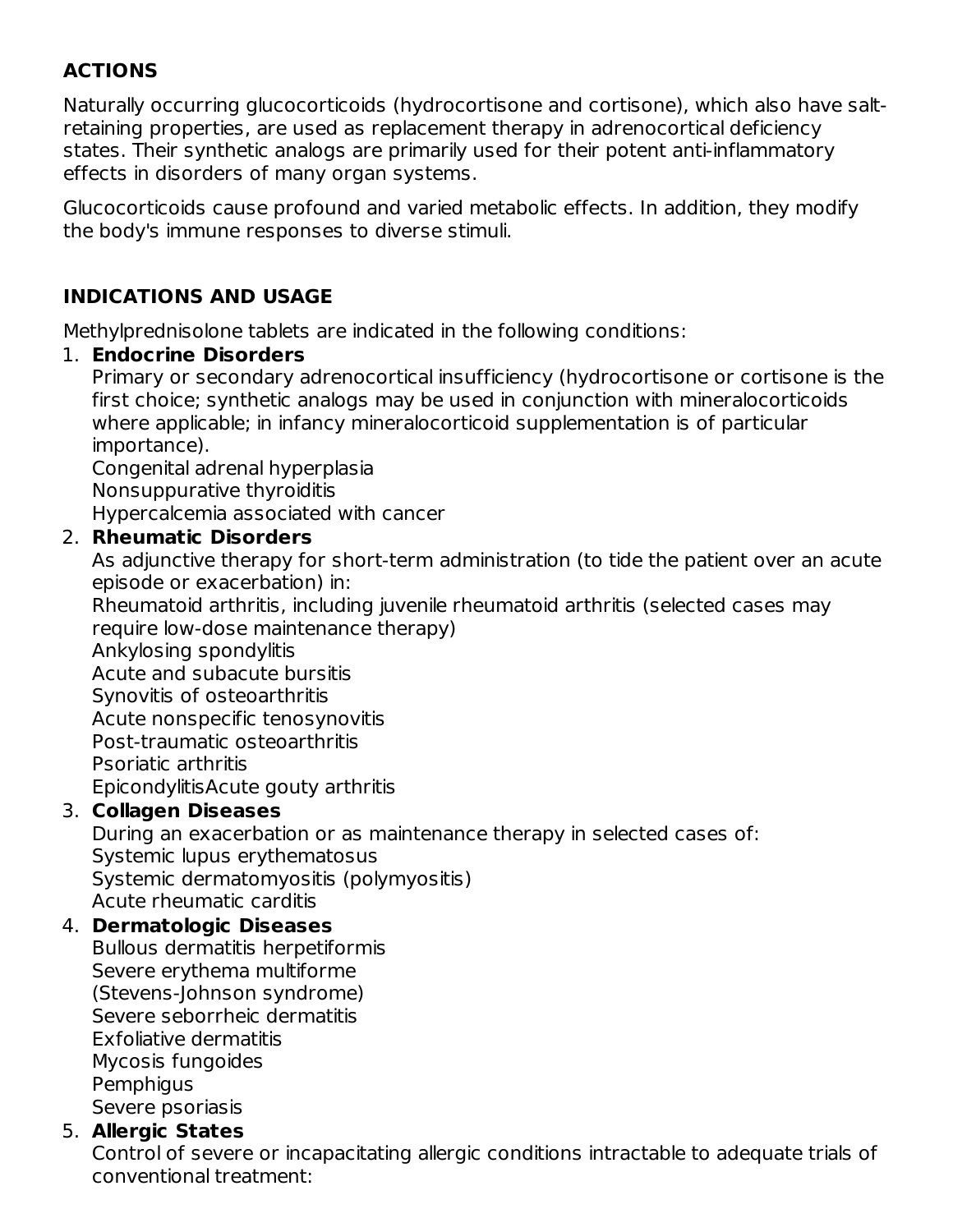Seasonal or perennial allergic rhinitis Drug hypersensitivity reactions Serum sickness Contact dermatitis Bronchial asthma Atopic dermatitis

### 6. **Ophthalmic Diseases**

Severe acute and chronic allergic and inflammatory processes involving the eye and its adnexa such as: Allergic corneal marginal ulcers Herpes zoster ophthalmicus Anterior segment inflammation Diffuse posterior uveitis and choroiditis Sympathetic ophthalmia **Keratitis** Optic neuritis Allergic conjunctivitis **Chorioretinitis** Iritis and iridocyclitis

### 7. **Respiratory Diseases**

Symptomatic sarcoidosis **Berylliosis** 

Loeffler's syndrome not manageable by other means Fulminating or disseminated pulmonary tuberculosis when used concurrently with appropriate antituberculous chemotherapy Aspiration pneumonitis

# 8. **Hematologic Disorders**

Idiopathic thrombocytopenic purpura in adults Secondary thrombocytopenia in adults Acquired (autoimmune) hemolytic anemia Erythroblastopenia (RBC anemia) Congenital (erythroid) hypoplastic anemia

#### 9. **Neoplastic Diseases**

For palliative management of: Leukemias and lymphomas in adults Acute leukemia of childhood

# 10. **Edematous States**

To induce a diuresis or remission of proteinuria in the nephrotic syndrome, without uremia, of the idiopathic type or that due to lupus erythematosus.

#### 11. **Gastrointestinal Diseases**

To tide the patient over a critical period of the disease in: Ulcerative colitis Regional enteritis

#### 12. **Nervous System**

Acute exacerbations of multiple sclerosis

#### 13. **Miscellaneous**

Tuberculous meningitis with subarachnoid block or impending block when used concurrently with appropriate antituberculous chemotherapy. Trichinosis with neurologic or myocardial involvement.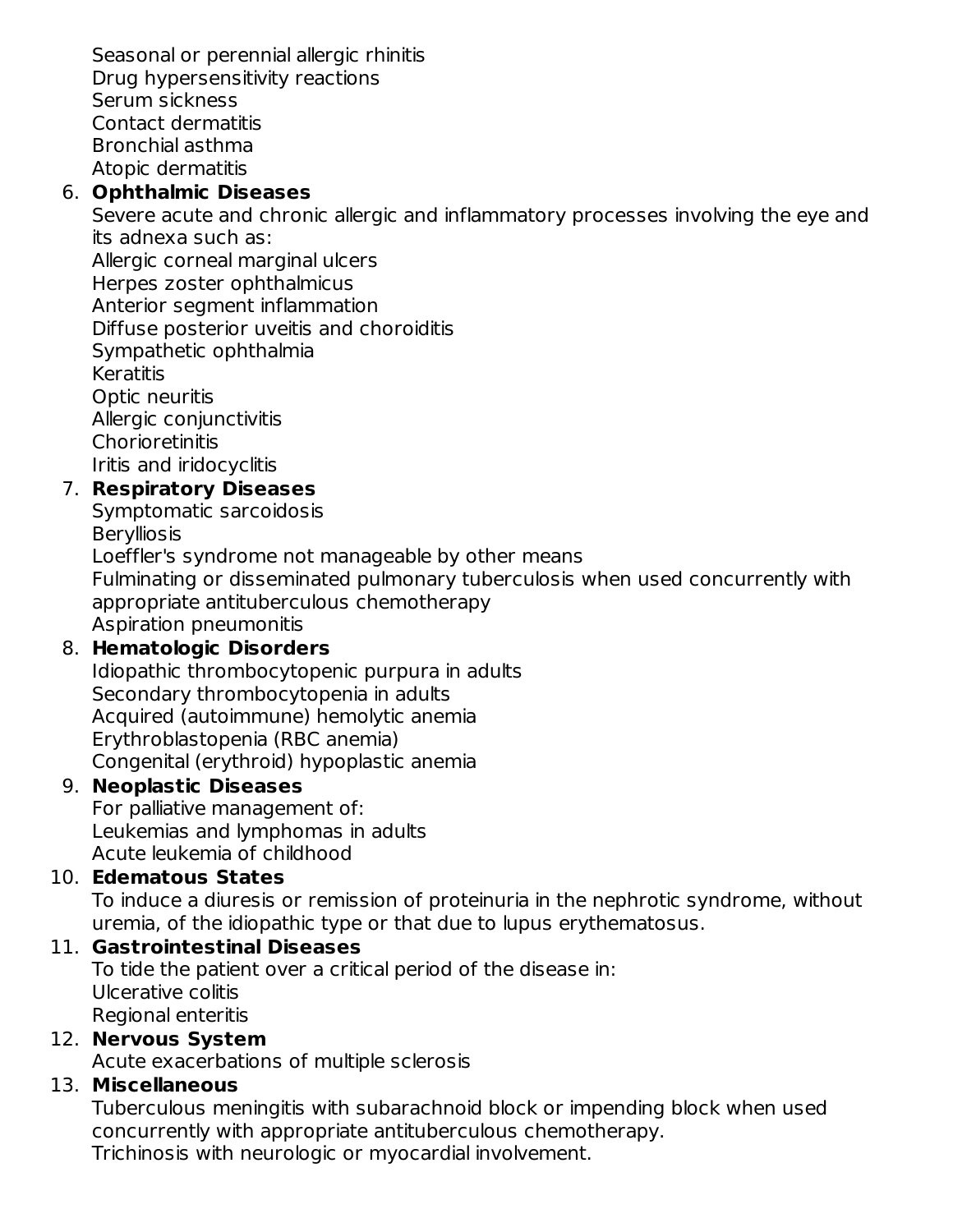## **CONTRAINDICATIONS**

Systemic fungal infections and known hypersensitivity to components.

#### **WARNINGS**

In patients on corticosteroid therapy subjected to unusual stress, increased dosage of rapidly acting corticosteroids before, during, and after the stressful situation is indicated.

Corticosteroids may mask some signs of infection, and new infections may appear during their use. Infections with any pathogen including viral, bacterial, fungal, protozoan or helminthic infections, in any location of the body, may be associated with the use of corticosteroids alone or in combination with other immunosuppressive agents that affect cellular immunity, humoral immunity, or neutrophil function.  $^{\rm 1}$ 

These infections may be mild, but can be severe and at times fatal. With increasing doses of corticosteroids, the rate of occurrence of infectious complications increases. <sup>2</sup> There may be decreased resistance and inability to localize infection when corticosteroids are used.

Prolonged use of corticosteroids may produce posterior subcapsular cataracts, glaucoma with possible damage to the optic nerves, and may enhance the establishment of secondary ocular infections due to fungi or viruses.

#### **Usage in pregnancy**

Since adequate human reproduction studies have not been done with corticosteroids, the use of these drugs in pregnancy, nursing mothers, or women of child-bearing potential requires that the possible benefits of the drug be weighed against the potential hazards to the mother and embryo or fetus. Infants born of mothers who have received substantial doses of corticosteroids during pregnancy, should be carefully observed for signs of hypoadrenalism.

Average and large doses of hydrocortisone or cortisone can cause elevation of blood pressure, salt and water retention, and increased excretion of potassium. These effects are less likely to occur with the synthetic derivatives except when used in large doses. Dietary salt restriction and potassium supplementation may be necessary. All corticosteroids increase calcium excretion.

Administration of live or live, attenuated vaccines is contraindicated in patients receiving immunosuppressive doses of corticosteroids. Killed or inactivated vaccines may be administered to patients receiving immunosuppressive doses of corticosteroids; however, the response to such vaccines may be diminished. Indicated immunization procedures may be undertaken in patients receiving nonimmunosuppressive doses of corticosteroids.

The use of methylprednisolone tablets in active tuberculosis should be restricted to those cases of fulminating or disseminated tuberculosis in which the corticosteroid is used for the management of the disease in conjunction with an appropriate antituberculous regimen.

If corticosteroids are indicated in patients with latent tuberculosis or tuberculin reactivity,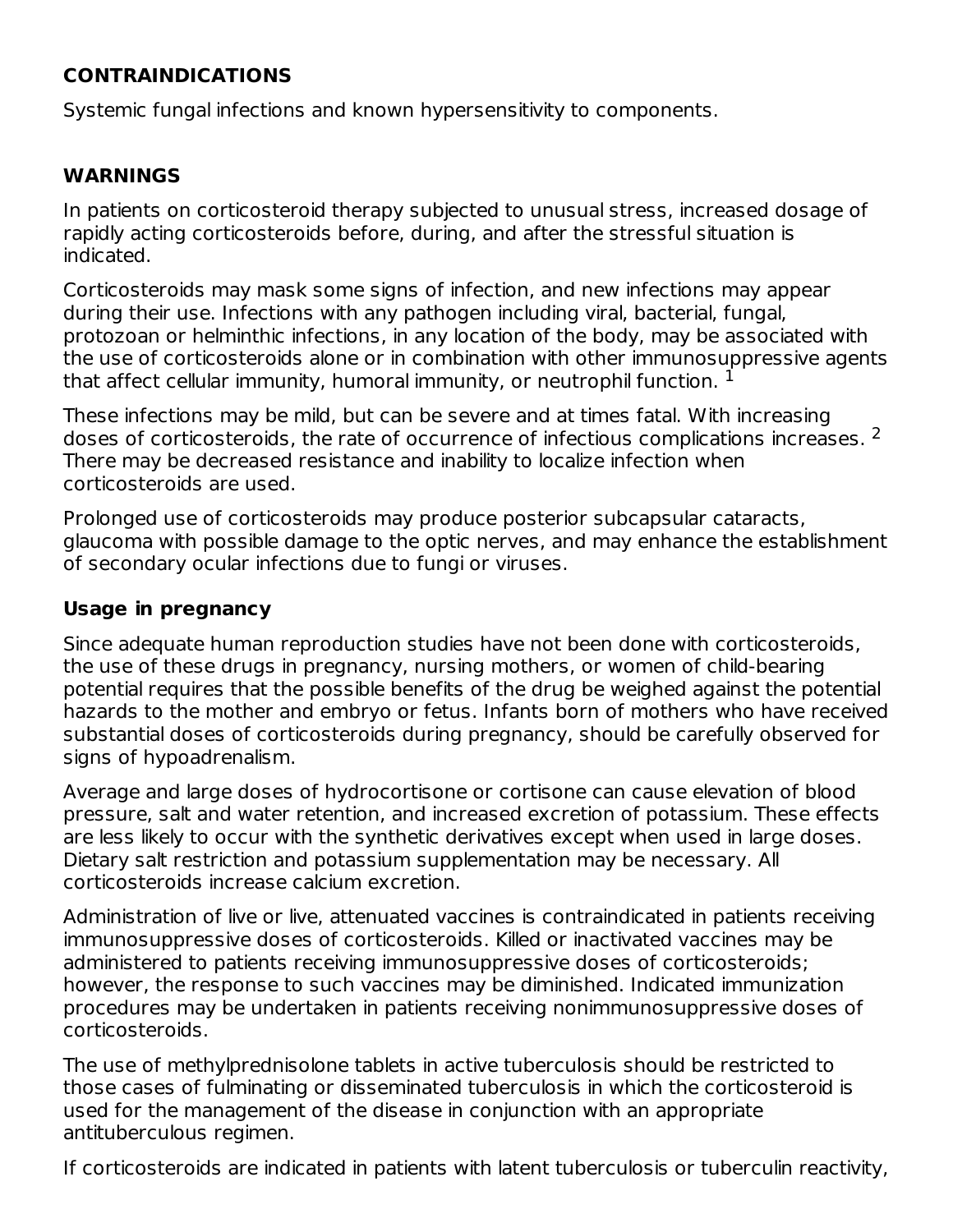close observation is necessary as reactivation of the disease may occur. During prolonged corticosteroid therapy, these patients should receive chemoprophylaxis.

Persons who are on drugs which suppress the immune system are more susceptible to infections than healthy individuals. Chicken pox and measles, for example, can have a more serious or even fatal course in non-immune children or adults on corticosteroids. In such children or adults who have not had these diseases particular care should be taken to avoid exposure. How the dose, route and duration of corticosteroid administration affects the risk of developing a disseminated infection is not known. The contribution of the underlying disease and/or prior corticosteroid treatment to the risk is also not known. If exposed, to chicken pox, prophylaxis with varicella zoster immune globulin (VZIG) may be indicated. If exposed to measles, prophylaxis with pooled intramuscular immunoglobulin (IG) may be indicated. (See the respective package inserts for complete VZIG and IG prescribing information.) If chicken pox develops, treatment with antiviral agents may be considered. Similarly, corticosteroids should be used with great care in patients with known or suspected Strongyloides (threadworm) infestation. In such patients, corticosteroid-induced immunosuppression may lead to Strongyloides hyperinfection and dissemination with widespread larval migration, often accompanied by severe enterocolitis and potentially fatal gram-negative septicemia.

# **PRECAUTIONS**

#### **General Precautions**

Drug-induced secondary adrenocortical insufficiency may be minimized by gradual reduction of dosage. This type of relative insufficiency may persist for months after discontinuation of therapy; therefore, in any situation of stress occurring during that period, hormone therapy should be reinstituted. Since mineralocorticoid secretion may be impaired, salt and/or a mineralocorticoid should be administered concurrently.

There is an enhanced effect of corticosteroids on patients with hypothyroidism and in those with cirrhosis.

Corticosteroids should be used cautiously in patients with ocular herpes simplex because of possible corneal perforation.

The lowest possible dose of corticosteroid should be used to control the condition under treatment, and when reduction in dosage is possible, the reduction should be gradual.

Psychic derangements may appear when corticosteroids are used, ranging from euphoria, insomnia, mood swings, personality changes, and severe depression, to frank psychotic manifestations. Also, existing emotional instability or psychotic tendencies may be aggravated by corticosteroids.

Caution is required in patients with systemic sclerosis because an increased incidence of scleroderma renal crisis has been observed with corticosteroids, including methylprednisolone.

Steroids should be used with caution in nonspecific ulcerative colitis, if there is a probability of impending perforation, abscess or other pyogenic infection; diverticulitis; fresh intestinal anastomoses; active or latent peptic ulcer; renal insufficiency; hypertension; osteoporosis; and myasthenia gravis.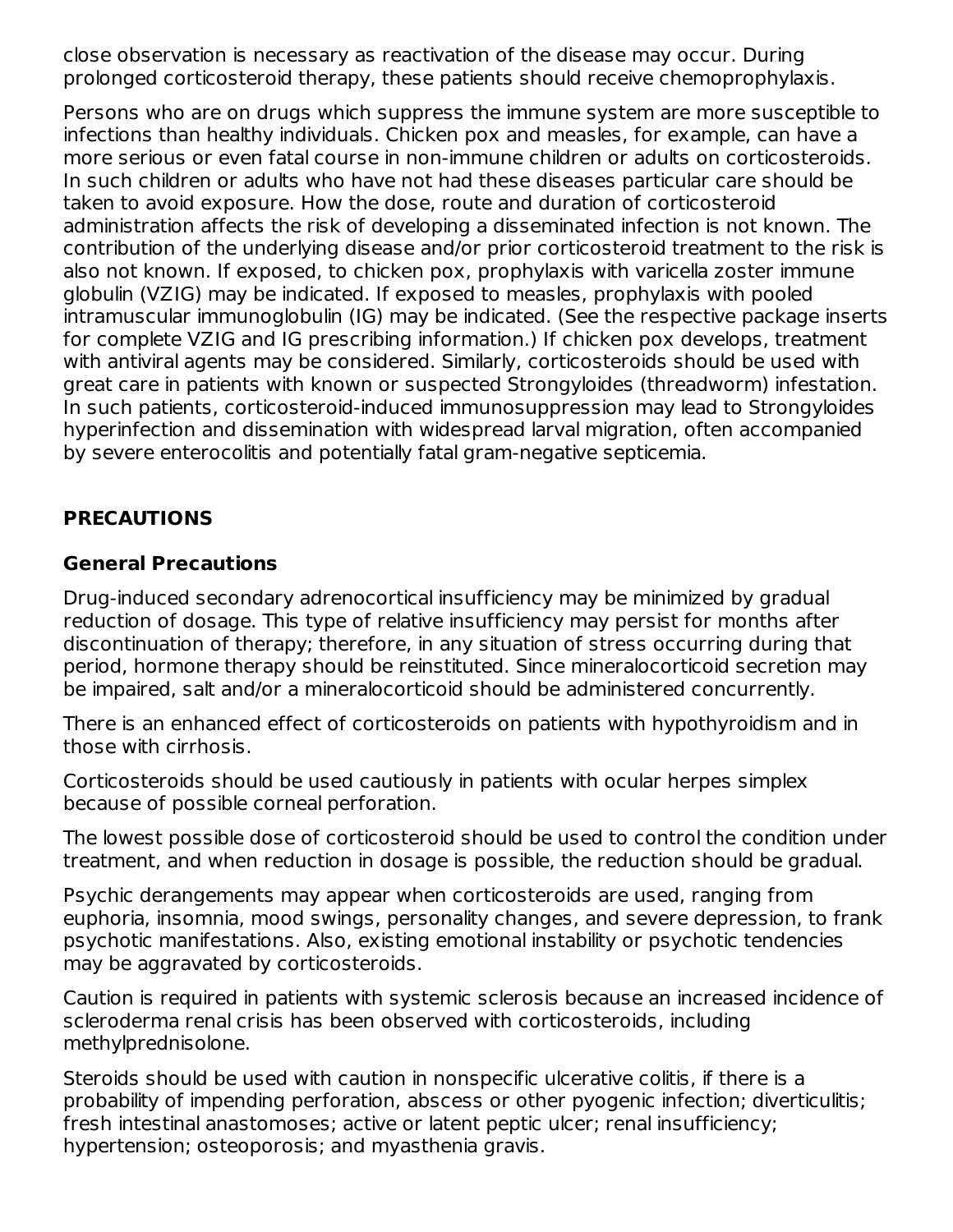Growth and development of infants and children on prolonged corticosteroid therapy should be carefully observed.

Kaposi's sarcoma has been reported to occur in patients receiving corticosteroid therapy. Discontinuation of corticosteroids may result in clinical remission.

Although controlled clinical trials have shown corticosteroids to be effective in speeding the resolution of acute exacerbations of multiple sclerosis, they do not show that corticosteroids affect the ultimate outcome or natural history of the disease. The studies do show that relatively high doses of corticosteroids are necessary to demonstrate a significant effect (see DOSAGE AND ADMINISTRATION).

Since complications of treatment with glucocorticoids are dependent on the size of the dose and the duration of treatment, a risk/benefit decision must be made in each individual case as to dose and duration of treatment and as to whether daily or intermittent therapy should be used.

# **DRUG INTERACTIONS**

The pharmacokinetic interactions listed below are potentially clinically important. Mutual inhibition of metabolism occurs with concurrent use of cyclosporin and methylprednisolone; therefore, it is possible that adverse events associated with the individual use of either drug may be more apt to occur. Convulsions have been reported with concurrent use of methylprednisolone and cyclosporin. Drugs that induce hepatic enzymes such as phenobarbital, phenytoin and rifampin may increase the clearance of methylprednisolone and may require increases in methylprednisolone dose to achieve the desired response. Drugs such as troleandomycin and ketoconazole may inhibit the metabolism of methylprednisolone and thus decrease its clearance. Therefore, the dose of methylprednisolone should be titrated to avoid steroid toxicity.

Methylprednisolone may increase the clearance of chronic high dose aspirin. This could lead to decreased salicylate serum levels or increase the risk of salicylate toxicity when methylprednisolone is withdrawn. Aspirin should be used cautiously in conjunction with corticosteroids in patients suffering from hypoprothrombinemia.

The effect of methylprednisolone on oral anticoagulants is variable. There are reports of enhanced as well as diminished effects of anticoagulant when given concurrently with corticosteroids. Therefore, coagulation indices should be monitored to maintain the desired anticoagulant effect.

# **Information for the Patient**

Persons who are on immunosuppressant doses of corticosteroids should be warned to avoid exposure to chickenpox or measles. Patients should also be advised that if they are exposed, medical advice should be sought without delay.

# **ADVERSE REACTIONS**

# **Fluid and Electrolyte Disturbances**

- Sodium retention
- Congestive heart failure in susceptible patients
- Hypertension
- Fluid retention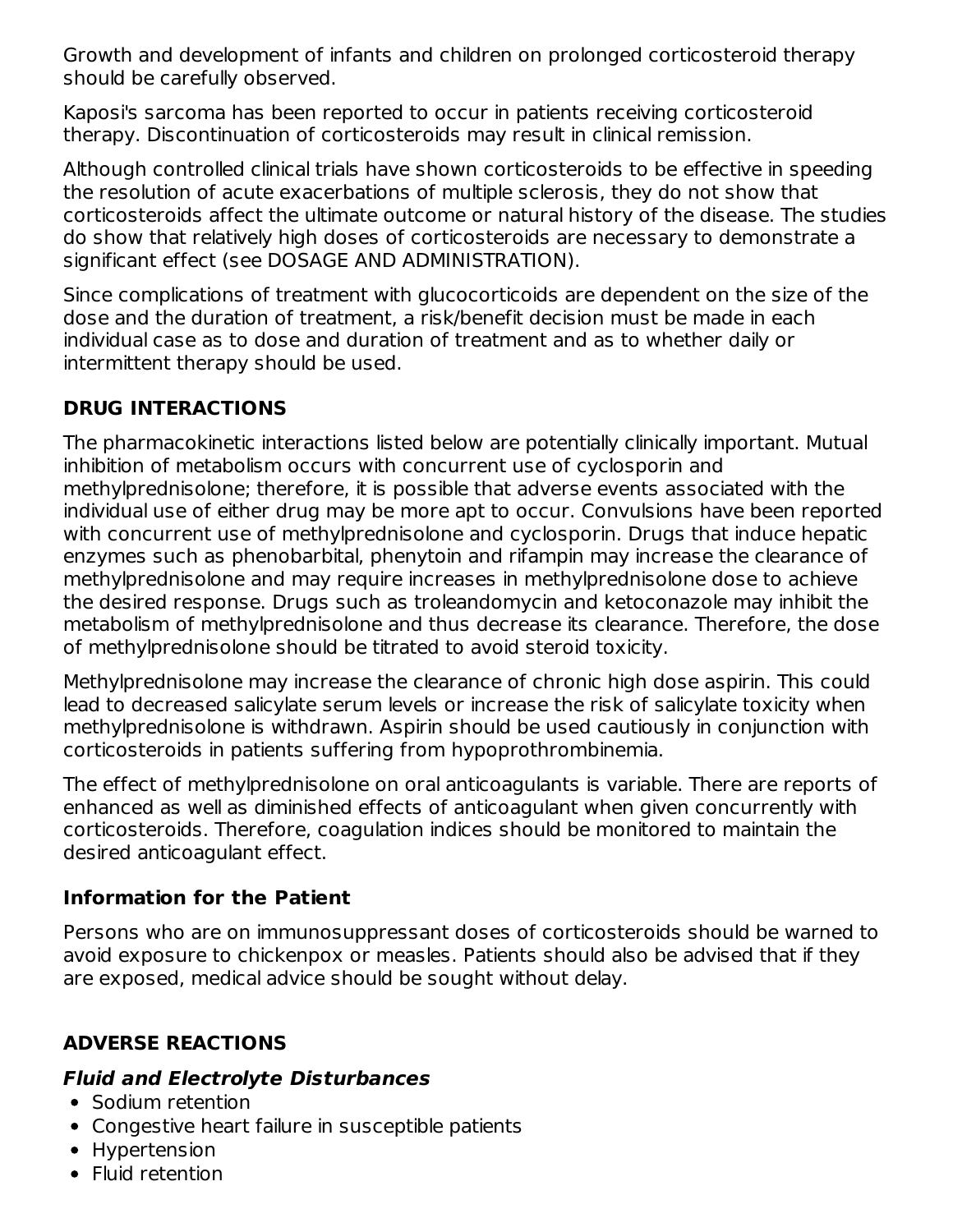- Potassium loss
- Hypokalemic alkalosis

#### **Musculoskeletal**

- Muscle weakness
- Loss of muscle mass
- Steroid myopathy
- Osteoporosis
- Tendon rupture, particularly of the Achilles tendon
- Vertebral compression fractures
- Aseptic necrosis of femoral and humeral heads
- Pathologic fracture of long bones

# **Gastrointestinal**

- Peptic ulcer with possible perforation and hemorrhage
- Pancreatitis
- Abdominal distention
- Ulcerative esophagitis
- Increases in alanine transaminase (ALT, SGPT), aspartate transaminase (AST, SGOT), and alkaline phosphatase have been observed following corticosteroid treatment. These changes are usually small, not associated with any clinical syndrome and are reversible upon discontinuation.

# **Dermatologic**

- Impaired wound healing
- Petechiae and ecchymoses
- May suppress reactions to skin tests
- Thin fragile skin
- Facial erythema
- Increased sweating

# **Neurological**

- Increased intracranial pressure with papilledema (pseudo-tumor cerebri) usually after treatment
- Convulsions
- Vertigo
- Headache

# **Endocrine**

- Development of Cushingoid state
- Suppression of growth in children
- Secondary adrenocortical and pituitary unresponsiveness, particularly in times of stress, as in trauma, surgery or illness
- Menstrual irregularities
- Decreased carbohydrate tolerance
- Manifestations of latent diabetes mellitus
- Increased requirements of insulin or oral hypoglycemic agents in diabetics

# **Ophthalmic**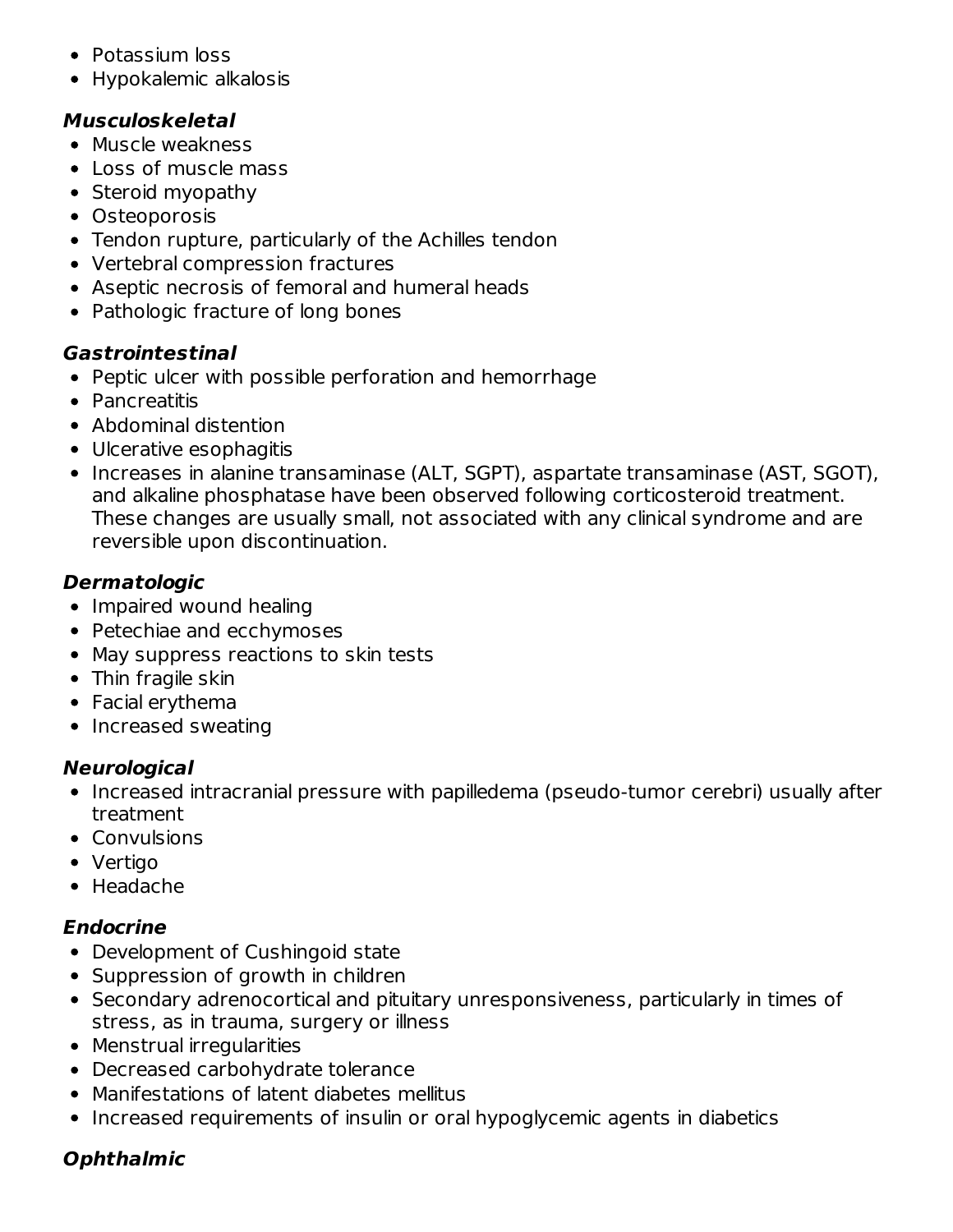- Posterior subcapsular cataracts
- Increased intraocular pressure
- Glaucoma
- Exophthalmos

# **Metabolic**

- Negative nitrogen balance due to protein catabolism
- The following additional reactions have been reported following oral as well as parenteral therapy: Urticaria and other allergic, anaphylactic or hypersensitivity reactions.

# **DOSAGE AND ADMINISTRATION**

The initial dosage of methylprednisolone tablets may vary from 4 mg to 48 mg of methylprednisolone per day depending on the specific disease entity being treated. In situations of less severity lower doses will generally suffice while in selected patients higher initial doses may be required. The initial dosage should be maintained or adjusted until a satisfactory response is noted. If after a reasonable period of time there is a lack of satisfactory clinical response, methylprednisolone tablets should be discontinued and the patient transferred to other appropriate therapy.

#### **IT SHOULD BE EMPHASIZED THAT DOSAGE REQUIREMENTS ARE VARIABLE AND MUST BE INDIVIDUALIZED ON THE BASIS OF THE DISEASE UNDER TREATMENT AND THE RESPONSE OF THE PATIENT.**

After a favorable response is noted, the proper maintenance dosage should be determined by decreasing the initial drug dosage in small decrements at appropriate time intervals until the lowest dosage which will maintain an adequate clinical response is reached. It should be kept in mind that constant monitoring is needed in regard to drug dosage. Included in the situations which may make dosage adjustments necessary are changes in clinical status secondary to remissions or exacerbations in the disease process, the patient's individual drug responsiveness, and the effect of patient exposure to stressful situations not directly related to the disease entity under treatment; in this latter situation it may be necessary to increase the dosage of methylprednisolone tablets for a period of time consistent with the patient's condition. If after long-term therapy the drug is to be stopped, it is recommended that it be withdrawn gradually rather than abruptly.

# **Multiple Sclerosis**

In treatment of acute exacerbations of multiple sclerosis daily doses of 200 mg of prednisolone for a week followed by 80 mg every other day for 1 month have been shown to be effective (4 mg of methylprednisolone is equivalent to 5 mg of prednisolone).

# **ADT (Alternate Day Therapy) ®**

Alternate day therapy is a corticosteroid dosing regimen in which twice the usual daily dose of corticoid is administered every other morning. The purpose of this mode of therapy is to provide the patient requiring long-term pharmacologic dose treatment with the beneficial effects of corticoids while minimizing certain undesirable effects, including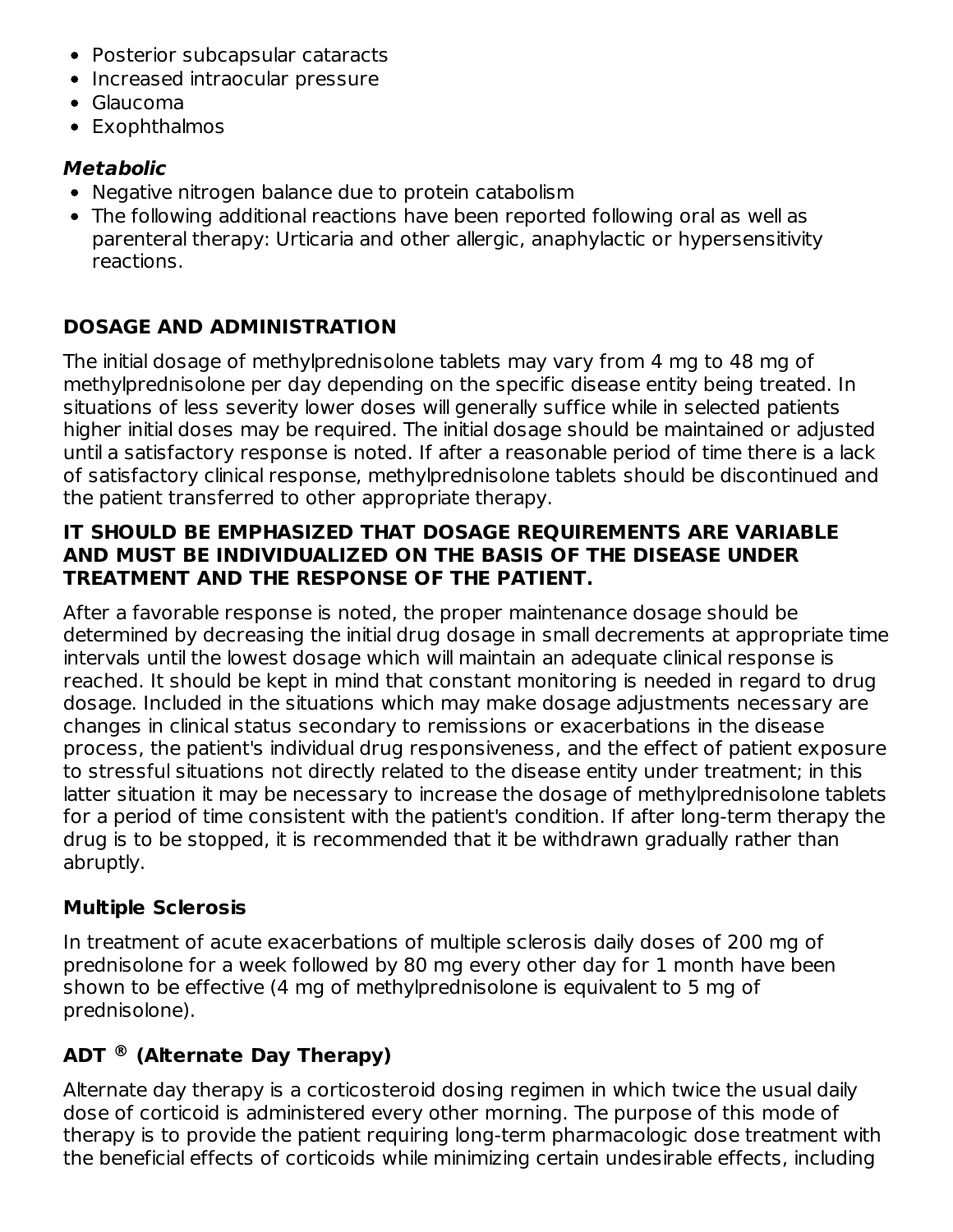pituitary-adrenal suppression, the Cushingoid state, corticoid withdrawal symptoms, and growth suppression in children.

The rationale for this treatment schedule is based on two major premises: (a) the antiinflammatory or therapeutic effect of corticoids persists longer than their physical presence and metabolic effects and (b) administration of the corticosteroid every other morning allows for reestablishment of more nearly normal hypothalamic-pituitaryadrenal (HPA) activity on the off-steroid day.

A brief review of the HPA physiology may be helpful in understanding this rationale. Acting primarily through the hypothalamus a fall in free cortisol stimulates the pituitary gland to produce increasing amounts of corticotropin (ACTH) while a rise in free cortisol inhibits ACTH secretion. Normally the HPA system is characterized by diurnal (circadian) rhythm. Serum levels of ACTH rise from a low point about 10 pm to a peak level about 6 am. Increasing levels of ACTH stimulate adrenal cortical activity resulting in a rise in plasma cortisol with maximal levels occurring between 2 am and 8 am. This rise in cortisol dampens ACTH production and in turn adrenal cortical activity. There is a gradual fall in plasma corticoids during the day with lowest levels occurring about midnight.

The diurnal rhythm of the HPA axis is lost in Cushing's disease, a syndrome of adrenal cortical hyperfunction characterized by obesity with centripetal fat distribution, thinning of the skin with easy bruisability, muscle wasting with weakness, hypertension, latent diabetes, osteoporosis, electrolyte imbalance, etc. The same clinical findings of hyperadrenocorticism may be noted during long-term pharmacologic dose corticoid therapy administered in conventional daily divided doses. It would appear, then, that a disturbance in the diurnal cycle with maintenance of elevated corticoid values during the night may play a significant role in the development of undesirable corticoid effects. Escape from these constantly elevated plasma levels for even short periods of time may be instrumental in protecting against undesirable pharmacologic effects.

During conventional pharmacologic dose corticosteroid therapy, ACTH production is inhibited with subsequent suppression of cortisol production by the adrenal cortex. Recovery time for normal HPA activity is variable depending upon the dose and duration of treatment. During this time the patient is vulnerable to any stressful situation. Although it has been shown that there is considerably less adrenal suppression following a single morning dose of prednisolone (10 mg) as opposed to a quarter of that dose administered every six hours, there is evidence that some suppressive effect on adrenal activity may be carried over into the following day when pharmacologic doses are used. Further, it has been shown that a single dose of certain corticosteroids will produce adrenal cortical suppression for two or more days. Other corticoids, including methylprednisolone, hydrocortisone, prednisone, and prednisolone, are considered to be short acting (producing adrenal cortical suppression for  $1\frac{1}{4}$  to  $1\frac{1}{2}$  days following a single dose) and thus are recommended for alternate day therapy.

The following should be kept in mind when considering alternate day therapy:

- 1. Basic principles and indications for corticosteroid therapy should apply. The benefits of ADT should not encourage the indiscriminate use of steroids.
- 2. ADT is a therapeutic technique primarily designed for patients in whom long-term pharmacologic corticoid therapy is anticipated.
- 3. In less severe disease processes in which corticoid therapy is indicated, it may be possible to initiate treatment with ADT. More severe disease states usually will require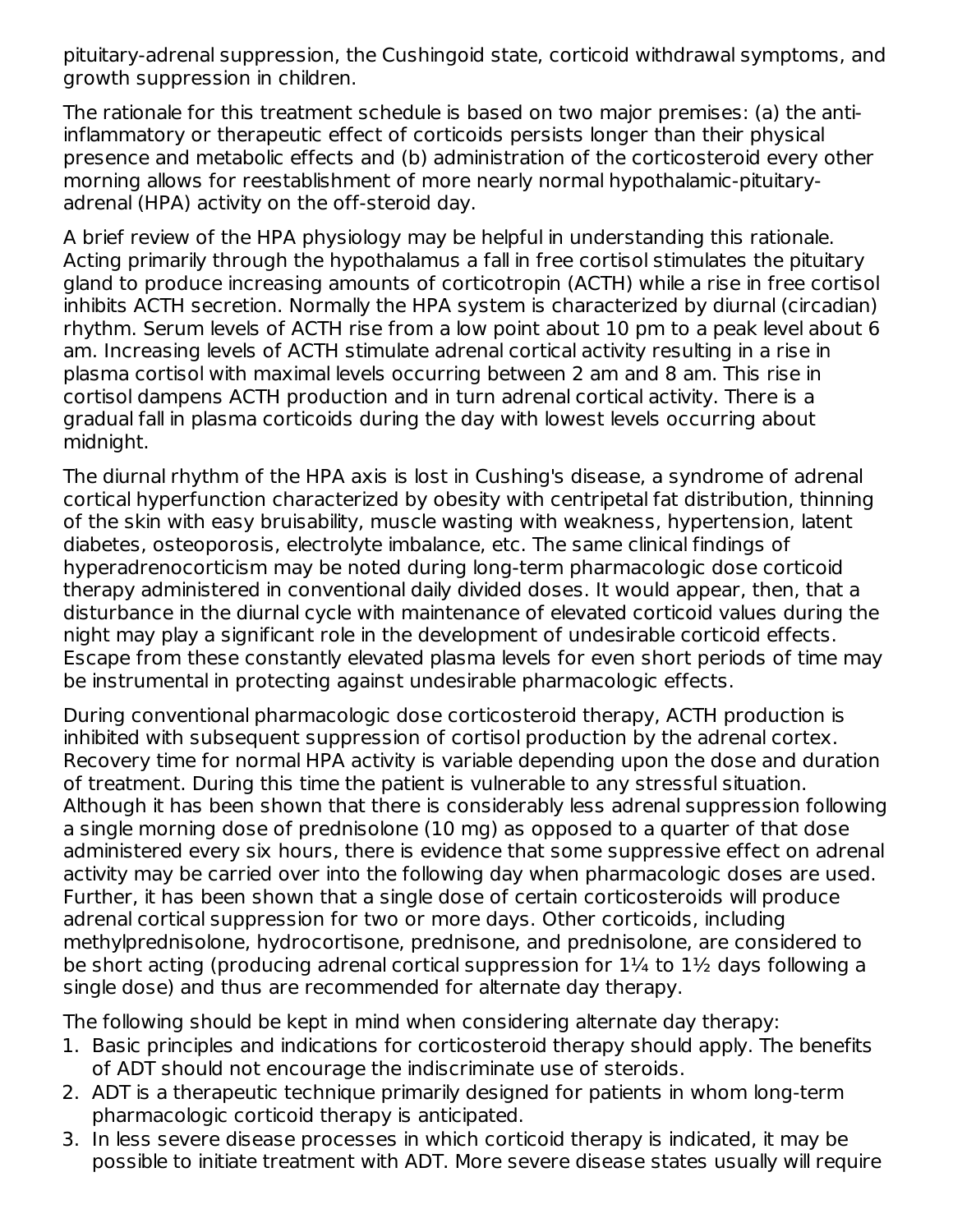daily divided high dose therapy for initial control of the disease process. The initial suppressive dose level should be continued until satisfactory clinical response is obtained, usually four to ten days in the case of many allergic and collagen diseases. It is important to keep the period of initial suppressive dose as brief as possible particularly when subsequent use of alternate day therapy is intended. Once control has been established, two courses are available: (a) change to ADT and then gradually reduce the amount of corticoid given every other day **or** (b) following control of the disease process reduce the daily dose of corticoid to the lowest effective level as rapidly as possible and then change over to an alternate day schedule. Theoretically, course (a) may be preferable.

- 4. Because of the advantages of ADT, it may be desirable to try patients on this form of therapy who have been on daily corticoids for long periods of time (e.g., patients with rheumatoid arthritis). Since these patients may already have a suppressed HPA axis, establishing them on ADT may be difficult and not always successful. However, it is recommended that regular attempts be made to change them over. It may be helpful to triple or even quadruple the daily maintenance dose and administer this every other day rather than just doubling the daily dose if difficulty is encountered. Once the patient is again controlled, an attempt should be made to reduce this dose to a minimum.
- 5. As indicated above, certain corticosteroids, because of their prolonged suppressive effect on adrenal activity, are not recommended for alternate day therapy (e.g., dexamethasone and betamethasone).
- 6. The maximal activity of the adrenal cortex is between 2 am and 8 am, and it is minimal between 4 pm and midnight. Exogenous corticosteroids suppress adrenocortical activity the least, when given at the time of maximal activity (am).
- 7. In using ADT it is important, as in all therapeutic situations to individualize and tailor the therapy to each patient. Complete control of symptoms will not be possible in all patients. An explanation of the benefits of ADT will help the patient to understand and tolerate the possible flare-up in symptoms which may occur in the latter part of the off-steroid day. Other symptomatic therapy may be added or increased at this time if needed.
- 8. In the event of an acute flare-up of the disease process, it may be necessary to return to a full suppressive daily divided corticoid dose for control. Once control is again established alternate day therapy may be reinstituted.
- 9. Although many of the undesirable features of corticosteroid therapy can be minimized by ADT, as in any therapeutic situation, the physician must carefully weigh the benefit-risk ratio for each patient in whom corticoid therapy is being considered.

# **HOW SUPPLIED**

Methylprednisolone tablets, USP are available in the following strengths and package sizes:

**4 mg** (white, flat faced, oval shaped with a beveled edge. The upper layer is quadrisected and debossed "42/16/V" with the "42/16" above the lengthwise bisect and the "V" in the lower righthand corner. The lower layer is debossed "4") Unit dose packages of 100 (10 x 10) NDC 68084-149-01

Store at 20° to 25°C (68° to 77°F). [see USP Controlled Room Temperature].

**FOR YOUR PROTECTION:** Do not use if blister is torn or broken.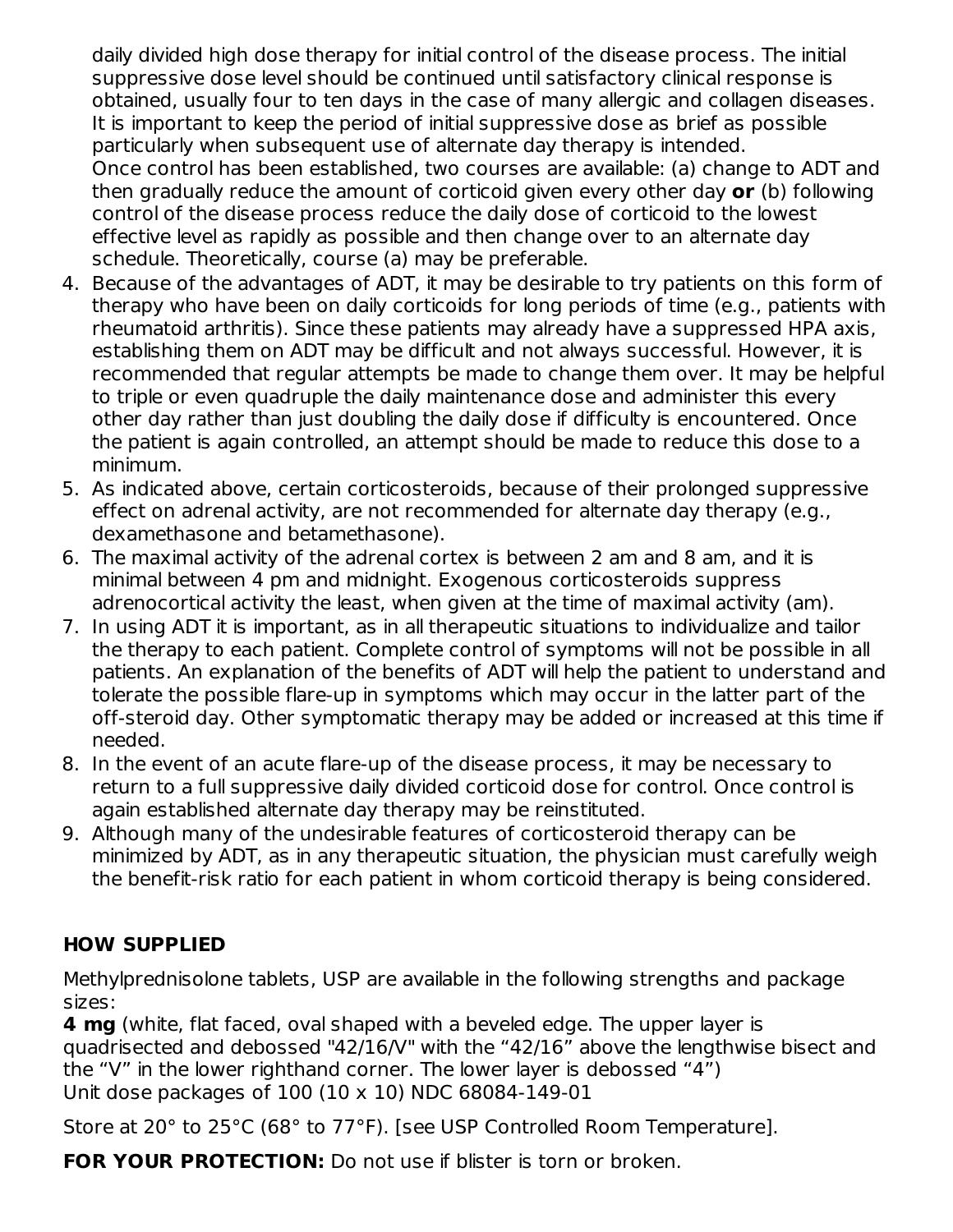## **REFERENCES**

- 1. Fekety R. Infections associated with corticosteroids and immunosuppressive therapy. In: Gorbach SL, Bartlett JG, Blacklow NR, eds. Infectious Diseases. Philadelphia: WBSaunders Company 1992:1050–1.
- 2. Stuck AE, Minder CE, Frey FJ. Risk of infectious complications in patients taking glucocorticoids. Rev Infect Dis 1989:11(6):954–63.

## **PACKAGING INFORMATION**

American Health Packaging unit dose blisters (see How Supplied section) contain drug product from Par Pharmaceutical as follows:

(4 mg / 100 UD) NDC 68084-149-01 packaged from NDC 0603-4593

Distributed by: **American Health Packaging** Columbus, OH 43217

**8214901/0820**

**Package/Label Display Panel – Carton – 4 mg**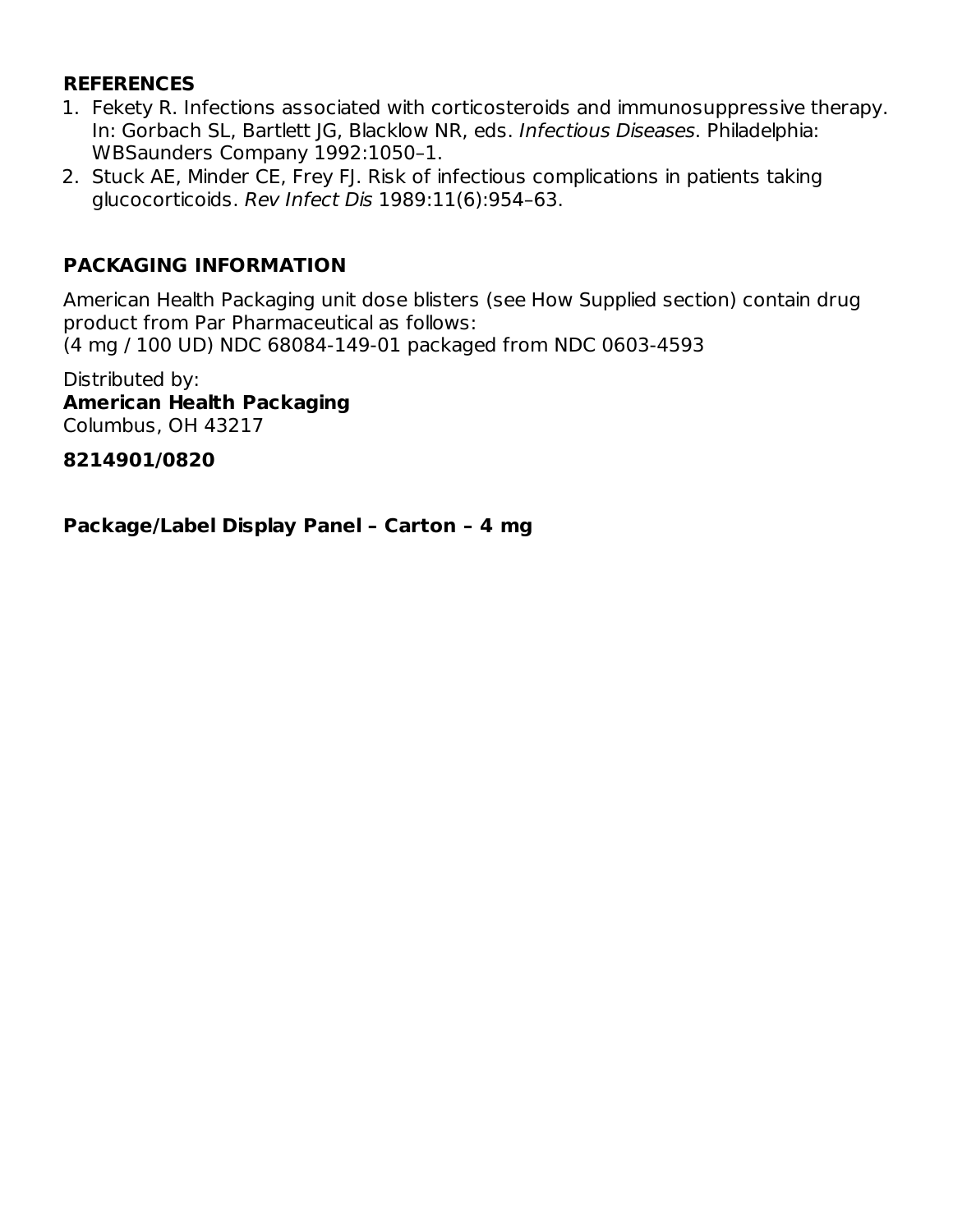# NDC 68084-149-01 **MethylPREDNISolone** Tablets, USP 4 mg 100 Tablets (10 x 10) Rx Only (01) 0 03 68084 149 01 6 NDC 68084-149-01 **MethylPREDNISolone** Tablets, USP me 100 Tablets (10 x 10) **Rx Only Each Tablet Contains:**  $.4<sub>mg</sub>$ Usual Dosage: See package insert for full prescribing information. Store at 20° to 25°C (68° to 77°F); excursions permitted between<br>15° to 30°C (59° to 86°F) [see USP Controlled Room Temperature]. Keep this and all drugs out of reach of children. FOR YOUR PROTECTION: Do not use if blister is torn or broken. The drug product contained in this package is from<br>NDC # 0603-4593, Par Pharmaceutical. Distributed by: American Health Packaging Columbus, Ohio 43217 014901 0214901/1121

NDC 68084- **149**-01

#### **MethylPREDNISolone**

Tablets, USP

#### **4 mg**

**100 Tablets (10 x 10) Rx Only**

#### **Each Tablet Contains:** Methylprednisolone, USP...........................................................4 mg

**Usual Dosage:** See package insert for full prescribing information.

**Store** at 20° to 25°C (68° to 77°F); excursions permitted between 15° to 30°C (59° to 86°F) [see USP Controlled Room Temperature].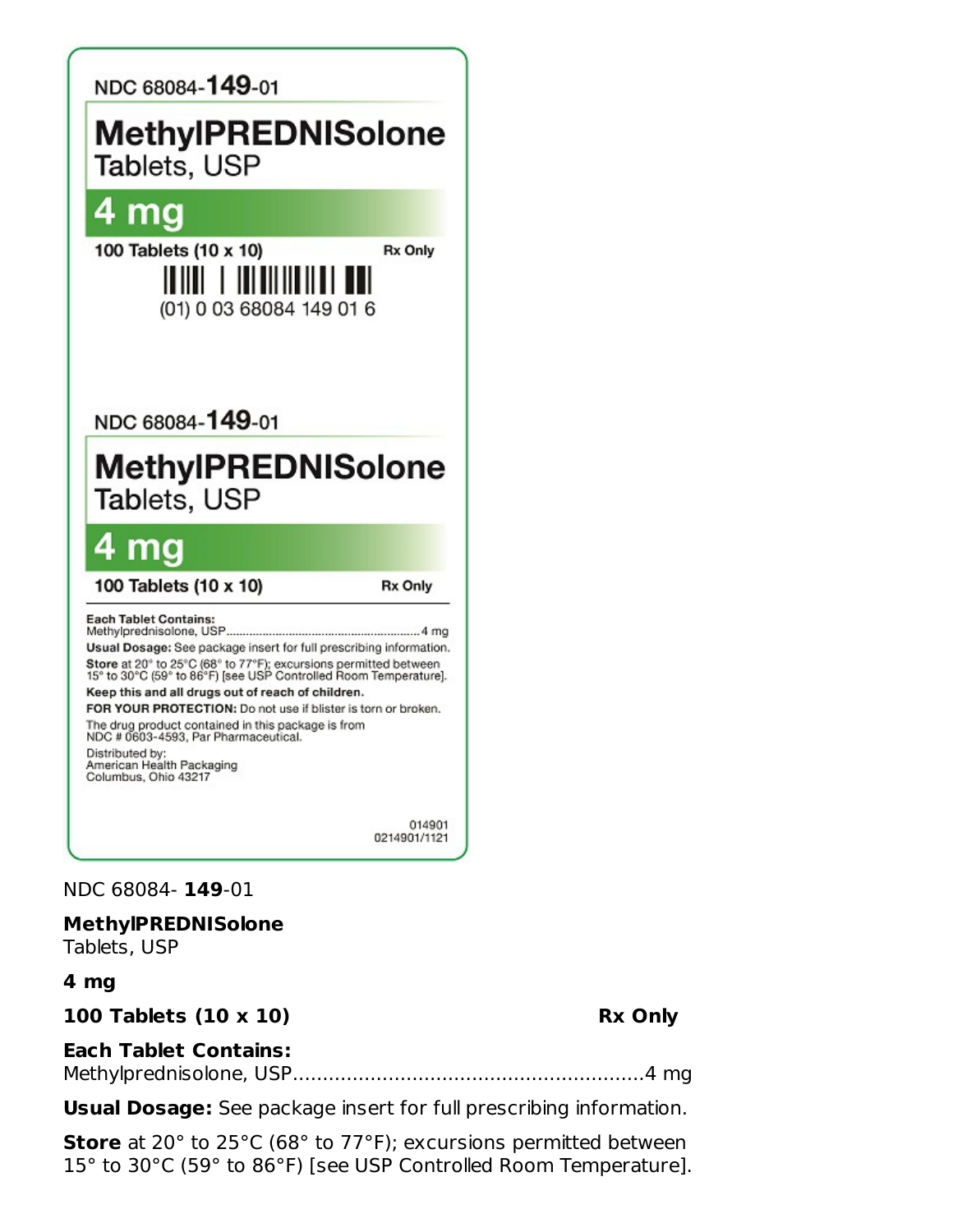#### **Keep this and all drugs out of reach of children.**

**FOR YOUR PROTECTION:** Do not use if blister is torn or broken.

The drug product contained in this package is from NDC # 0603-4593, Par Pharmaceutical.

Distributed by: American Health Packaging Columbus, Ohio 43217

014901 0214901/1121

# **Package/Label Display Panel – Blister – 4 mg**

| MethyIPREDNISolone<br>Tablet, USP<br>4 mg<br>AGUL REGISTAL<br>(01) 003 68084 149 11 5<br>American Health Packaging, Columbus, Ohio 43217      | XXXXXXX :10" | Expiry: xx/xx | Expiry: xx/xx                | Lot: xxxxxx | MethylPREDNISolone<br>Tablet, USP<br>4 mg<br><b>MAGILE REGISTERS</b><br>(01) 003 68084<br>American Health Packaging, Columbus, Ohio 43217      |
|-----------------------------------------------------------------------------------------------------------------------------------------------|--------------|---------------|------------------------------|-------------|------------------------------------------------------------------------------------------------------------------------------------------------|
| MethyIPREDNISolone<br>Tablét, USP<br>4 mg<br>REGIU ROBINA<br>(01) 003 68084 149 11 5<br>American Health Packaging, Columbus, Ohio 43217       |              | Expiry: xx/xx | Expiry: xxlxx                | Lot: xxxxxx | MethylPREDNISolone<br>Tablet, USP<br>4 mg<br>MEGILL REEXISTE<br>(01) 003 68084 149 11 5<br>American Health Packaging, Columbus, Ohio 43217     |
| MethylPREDNISolone<br>Tablét, USP<br>4 mg<br>医安眠氏试验器<br>(01) 003 68084 149 11 5<br>American Health Packaging, Columbus, Ohio 43217            | 100. XXXXXX  | Expiry: xx/xx | Expiry: xxixx                | Lot: xxxxxx | MethylPREDNISolone<br>Tablet, USP<br>4 mg<br>Magill Regular<br>(01) 003 68084 149 11 5<br>American Health Packaging, Columbus, Ohio 43217      |
| MethylPREDNISolone<br>Tablet, USP<br>4 mg<br>bara uli registran<br>(01) 003 68084 149 11 5<br>American Health Packaging, Columbus, Ohio 43217 | LOL: XXXXXX  | Expiry: xx/xx | Expiry: xx/xx<br>Lot xxxxxx  |             | MethyIPREDNISolone<br>Tablet, USP<br>4 mg<br>RA UL BASANCAR<br>(01) 003 68084 149 11 5<br>American Haalth Packaging, Columbus, Ohio 43217      |
| MethylPREDNISolone<br>Tablet, USP<br>4 mg<br>alk raavat<br>(01) 003 68084 149 11 5<br>American Health Packaging, Columbus, Ohio 43217         | XXXXXX 10    | Expiry: xx/xx | Expiry: xx/xx<br>Lot: xxxxxx |             | MethylPREDNISolone<br>Tablet, USP<br>4 mg<br>SA ULIRA SURANGI<br>(01) 003 68084<br>149 11 5<br>American Health Packaging, Columbus, Ohio 43217 |

MethylPREDNISolone Tablet, USP

#### **4 mg**

# **METHYLPREDNISOLONE**

methylprednisolone tablet

**Product Information**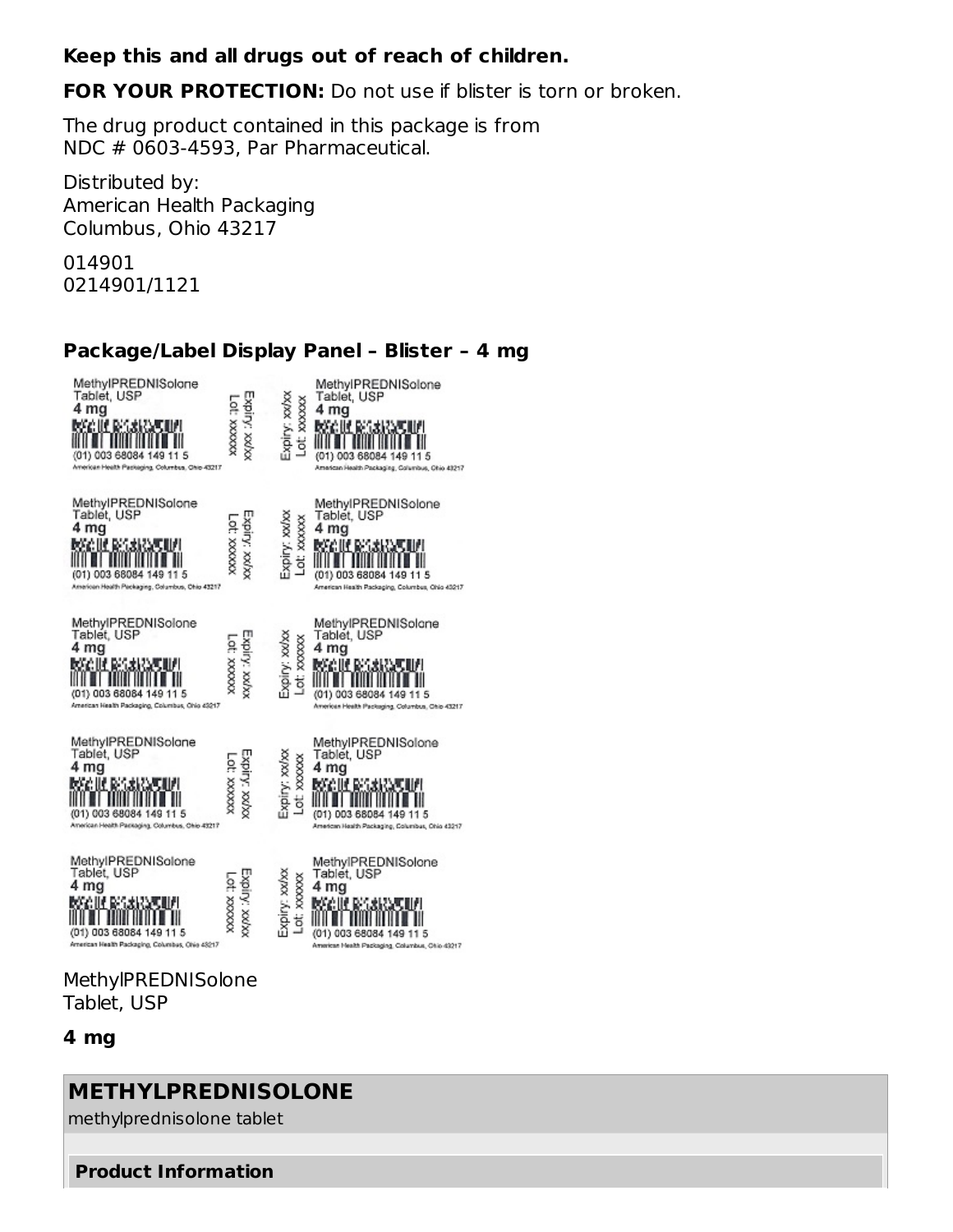| <b>Product Type</b>                                                                        | <b>DRUG</b>                                                   | <b>HUMAN PRESCRIPTION</b>  | <b>Item Code</b><br>(Source) | 4593)                                 | NDC:68084-149(NDC:0603-             |  |  |  |  |
|--------------------------------------------------------------------------------------------|---------------------------------------------------------------|----------------------------|------------------------------|---------------------------------------|-------------------------------------|--|--|--|--|
| <b>Route of Administration</b>                                                             | ORAL                                                          |                            |                              |                                       |                                     |  |  |  |  |
|                                                                                            |                                                               |                            |                              |                                       |                                     |  |  |  |  |
| <b>Active Ingredient/Active Moiety</b>                                                     |                                                               |                            |                              |                                       |                                     |  |  |  |  |
|                                                                                            | <b>Ingredient Name</b>                                        |                            |                              | <b>Basis of Strength Strength</b>     |                                     |  |  |  |  |
| METHYLPREDNISOLONE (UNII: X4W7ZR7023) (METHYLPREDNISOLONE -<br>UNII: X4W7Z R7023)          |                                                               |                            | METHYLPREDNISOLONE 4 mg      |                                       |                                     |  |  |  |  |
|                                                                                            |                                                               |                            |                              |                                       |                                     |  |  |  |  |
| <b>Inactive Ingredients</b>                                                                |                                                               |                            |                              |                                       |                                     |  |  |  |  |
|                                                                                            |                                                               |                            | <b>Strength</b>              |                                       |                                     |  |  |  |  |
| MAGNESIUM STEARATE (UNII: 70097M6I30)                                                      |                                                               |                            |                              |                                       |                                     |  |  |  |  |
|                                                                                            | MICROCRYSTALLINE CELLULOSE (UNII: OP1R32D61U)                 |                            |                              |                                       |                                     |  |  |  |  |
| SODIUM STARCH GLYCOLATE TYPE A POTATO (UNII: 5856 3G2A2)<br><b>Product Characteristics</b> |                                                               |                            |                              |                                       |                                     |  |  |  |  |
| Color                                                                                      | white                                                         | <b>Score</b>               |                              | 4 pieces                              |                                     |  |  |  |  |
| <b>Shape</b>                                                                               | <b>OVAL</b><br><b>Size</b>                                    |                            |                              | 8 <sub>mm</sub>                       |                                     |  |  |  |  |
| <b>Flavor</b>                                                                              |                                                               | <b>Imprint Code</b>        |                              |                                       | 42;16;V;4                           |  |  |  |  |
| <b>Contains</b>                                                                            |                                                               |                            |                              |                                       |                                     |  |  |  |  |
|                                                                                            |                                                               |                            |                              |                                       |                                     |  |  |  |  |
| <b>Packaging</b>                                                                           |                                                               |                            |                              |                                       |                                     |  |  |  |  |
| #<br><b>Item Code</b>                                                                      |                                                               | <b>Package Description</b> |                              | <b>Marketing Start</b><br><b>Date</b> | <b>Marketing End</b><br><b>Date</b> |  |  |  |  |
| NDC:68084-149-<br>$\mathbf{1}$<br>01                                                       | 100 in 1 BOX, UNIT-DOSE                                       |                            | 11/13/2013                   |                                       |                                     |  |  |  |  |
|                                                                                            |                                                               |                            |                              |                                       |                                     |  |  |  |  |
| $\mathbf{1}$<br>Product<br>11                                                              | NDC:68084-149- 1 in 1 BLISTER PACK; Type 0: Not a Combination |                            |                              |                                       |                                     |  |  |  |  |